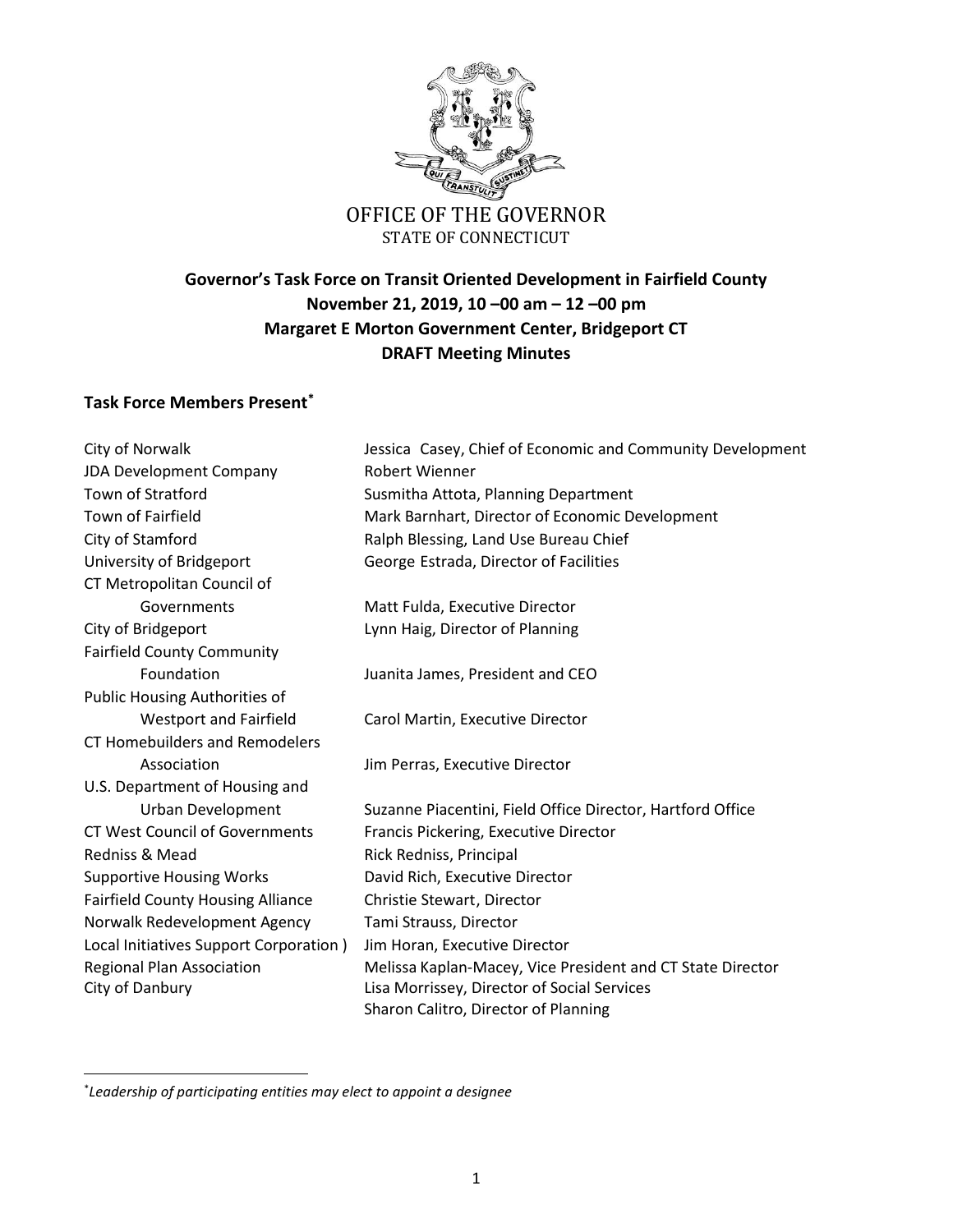#### **State Agency Representatives**

| Office of the Governor       | Lisa Tepper Bates, Governor's Senior Coordinator for TOD and Housing |
|------------------------------|----------------------------------------------------------------------|
| Department of Transportation | Elise Greenberg and David Elder                                      |
| Department of Economic and   |                                                                      |
| <b>Community Development</b> | David Kooris, Deputy Commissioner                                    |
| Department of Housing        | Shante Hanks, Deputy Commissioner                                    |

#### **Task Force Members Absent**

| Alpha Community Services/YMCA                                         | Carmen Colon, Executive Director                      |
|-----------------------------------------------------------------------|-------------------------------------------------------|
| <b>Business Council of Fairfield County</b>                           | Joe McGee, Vice President, Public Policy and Programs |
| Department of Administrative Services Noel Petra, Deputy Commissioner |                                                       |
| Department of Energy and                                              |                                                       |
| <b>Environmental Protection</b>                                       | Betsey Wingfield, Deputy Commissioner                 |

- I. The Meeting was called to order at 10:05 am. Co-Chairs Bob Wienner (JDA Development Trout Brook Realty Advisors – Retired) and Jessica Casey (Chief Economic and Community Development, City of Norwalk) welcomed attendees.
- II. Co-Chairs Jessica Casey (JC) and Bob Wienner (BW) introduced the topic of the day's meeting: a roundtable discussion with developers to get their feedback and on-the-ground perspective regarding what works, and what needs improvement, to advance transit oriented development (TOD) in Fairfield County and across the state.

Introduction of Panelists – Phil Kuchma (PK), Kuchma Corporation; Carol Martin (CM), Public Housing Authorities of Westport and Fairfield; John Guedes (JG), Primrose Companies; Ted Ferrarone (TF), BLT; Clay Fowler (CF), Spinnaker Real Estate Partners.

Discussion moderated by Task Force members Rick Redniss (RR) & Melissa Kaplan-Macy (MKM) moderators.

#### **MKM – What is working in TOD development that we can amplify?**

TF – demand for TOD; corporations demand commercial co-located with housing related to access to skilled workforce

CF – New "factory town" – offices and housing linked – lifestyle conjoined work and play must be economically feasible – beginning with land -state owned DOT land is a huge resource to capitalize on that should be monetized for livability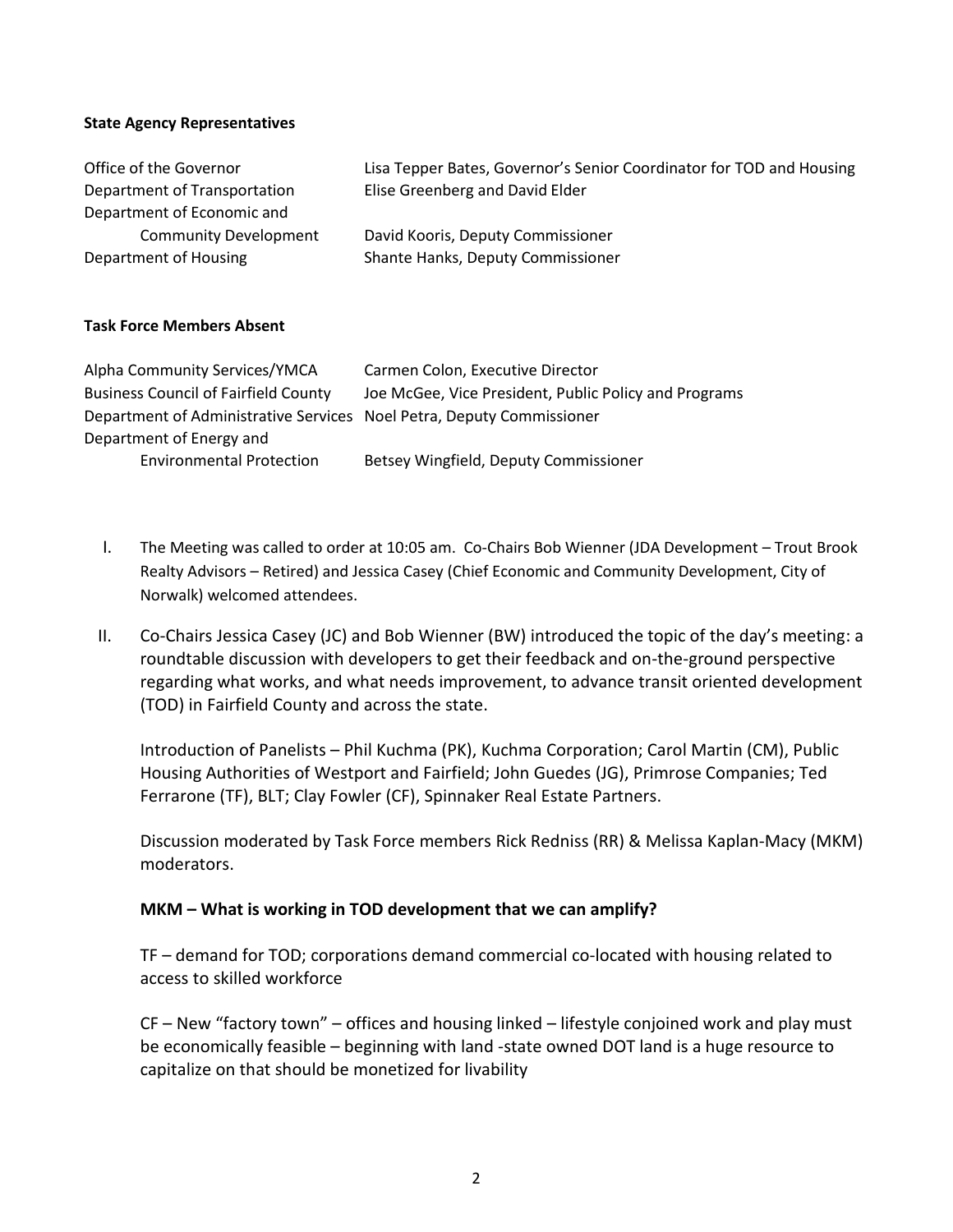PK – Example of change from ten years ago – parking village district zoning is an improvement – state must look at innovative ways to use current structured parking – working from home has changed the 9-5 model – need to look for innovative solutions, such as flex parking, while working out the operational challenges

CM – In Fairfield County untapped potential enormous – we are static now and need to untap the potential that exists – Can we package state land with economic opportunity with housing and transportation? – need some regional victories to have tangible results so that local communities can see that it works

CF – BLT Harbor Point is a success – Private enterprise does it better – must streamline process to enter into Public Private Partnerships – good developers are out there – Spinnaker project at East Norwalk Train Station will be a success – Spinnaker to run the parking lot for DOT

JG – Municipalities have been zoning for TOD – but, projects can't be developed strictly on TOD – regs are now limiting density – economics of TOH didn't work because there is a limited market for that type of housing – it works in Lower FC and high density areas – proformas don't work with no subsidies or tax abatement programs

# **RR– How do you see the window of Opportunity Zones (OZ) playing in the equation in FC?**

JG – Looked at this with financial experts and found it was not an advantage – only works if you have developers that are making a fee – in depressed areas it may work

TF – OZ interesting – looks like an enterprise and new market TC zone – in Stamford, OZ is better but no interest among developers

CF – As an investor I will do it, but the deal has to make sense – OZ only offers a very small boost – not good for rehab – 10 years it too long a horizon – Brookfield Mall sale is a travesty – Portland Oregon has all downtown as an OZ – a travesty

## **MKM – What is the boost? What tools do we need? What are the opportunities we can unlock for TOD in FC?**

PK – TOD is working in Stamford, but CT isn't dense enough. Small cities – need to increase density – if State wants cities to grow economy need better regional development – everything is getting diluted with municipal development because we don't have the density – not a long term solution – must find ways to focus development that will bring density that will bring prosperity – we must grow

JG – Focused on industrial towns and cities, found key issues (1) Brownfields (Shelton), need state funding. Bridgeport has no clean sites – takes 2-4 years to be ready for construction – state agencies process is time consuming and holds up projects for years  $-$  (2) Zoning  $$ municipalities attempt to create zoning that allows for redevelopment – but local zoning boards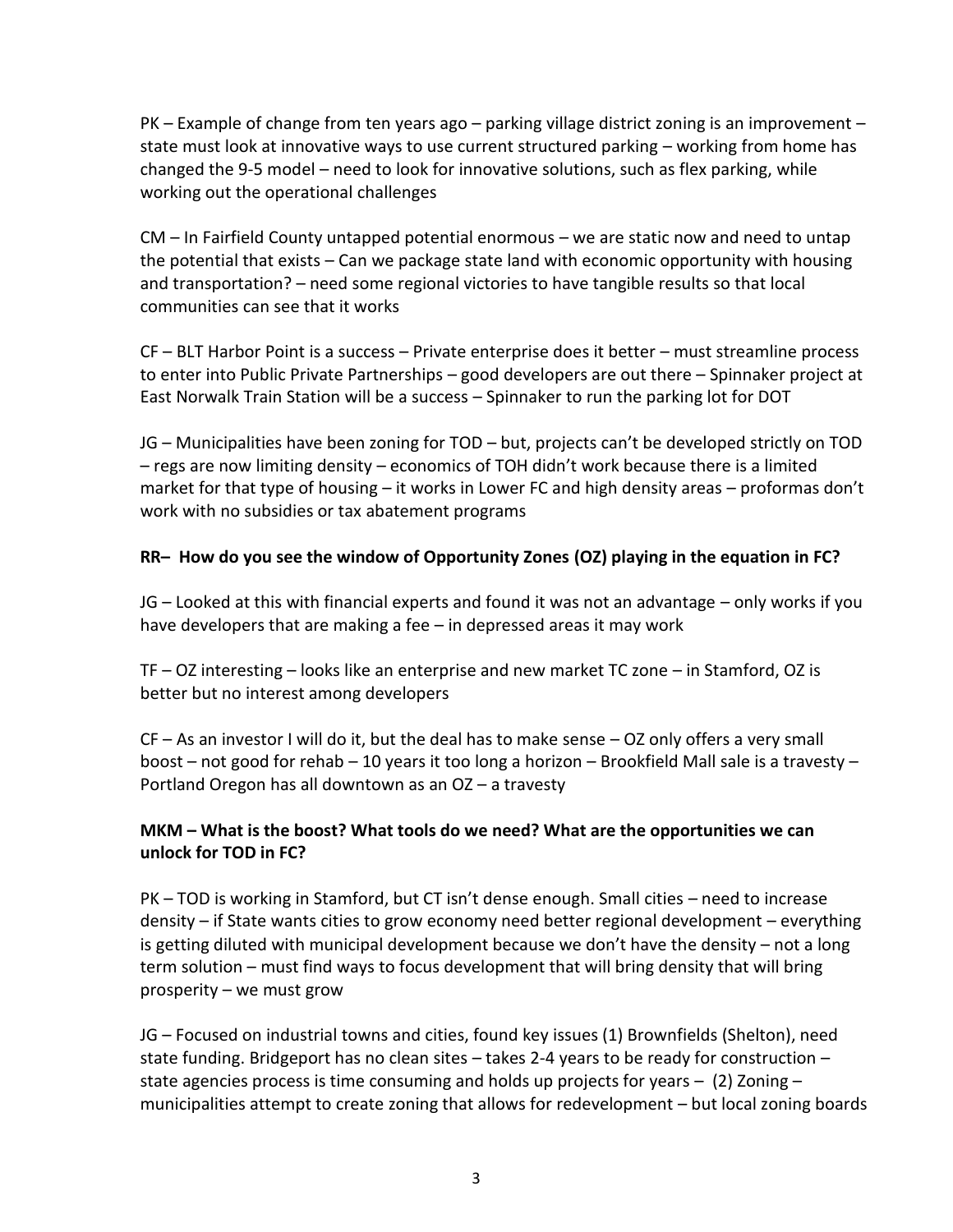do not focus on redevelopment of areas – rewriting of zoning is problematic – Brownfields and Zoning are big issues

CM – Need to do things differently, need a cooperative discussion - multi town cooperation must happen – how do we foster regional discussions?

David Kooris – Fairfield is a success – redone zoning in both cities (Fairfield and Bridgeport) were coordinated – applied together for multi-million dollar grant for pedestrian walking bridge so that they could double number of parcels within half mile of transit – 169 municipalities with local rule means there is no strong project delivery expertise at local level – Takes a long time because we don't have the experience – Need to build capacity to support the municipalities in implementation

CF – Spinnaker does have a job in Bridgeport and impediment is Bridgeport taxes. State has a role in this which is figuring out where you want to go and get everyone on board rowing in same direction. It requires strong leadership, from the top. Departments need to know that they have to work together. Get rid of cross conflict between departments – That is why LTB is here – developers are caught in that maze – doesn't cost a lot to fix – Norwalk is taking painfully long to do simple things

CM – Underlying infrastructure but can't implement due to local rule– so where is the TOD development authority to step in to navigate all permitting and processes – have the foundation for the structure but are missing the carpenter – how do we get a "TOD developer authority" to make sure these developments take off?

Lisa Tepper Bates – two ways – setting up a new authority/making large-scale structural changes takes lots of time. We can use this taskforce to pilot better ways to do this: it is the purpose of coming together in the Task Force. How can we lift up some projects that are not competitions between towns – but that collectively advance TOD for the region? How can we use your collective brain power to identify effective ways to shorten processes and streamline – get projects done, pilot and prove what works – lessons can lead to structural change in the longer-term – let's pilot this here in FC. At the same time, we understand that work is needed to streamline coordination/cooperation between agencies of state government – we have the opportunity with projects identified by this Task Force to show how this can be done (leveraging previous successful experience in Meriden). All the state agencies that have a role to play are here at a senior level – leverage this forum to find ways for the state to be a better partner to municipalities and developers alike

CF – FC is a TOD county. We should think regionally – include New Haven – success will take comprehensive zoning coordination between towns – DOT should partner with by providing land parcels– In addition to Land Use and Sites, nexus of success also includes transportation infrastructure – need tolls etc. / Transit improvements not just zoning.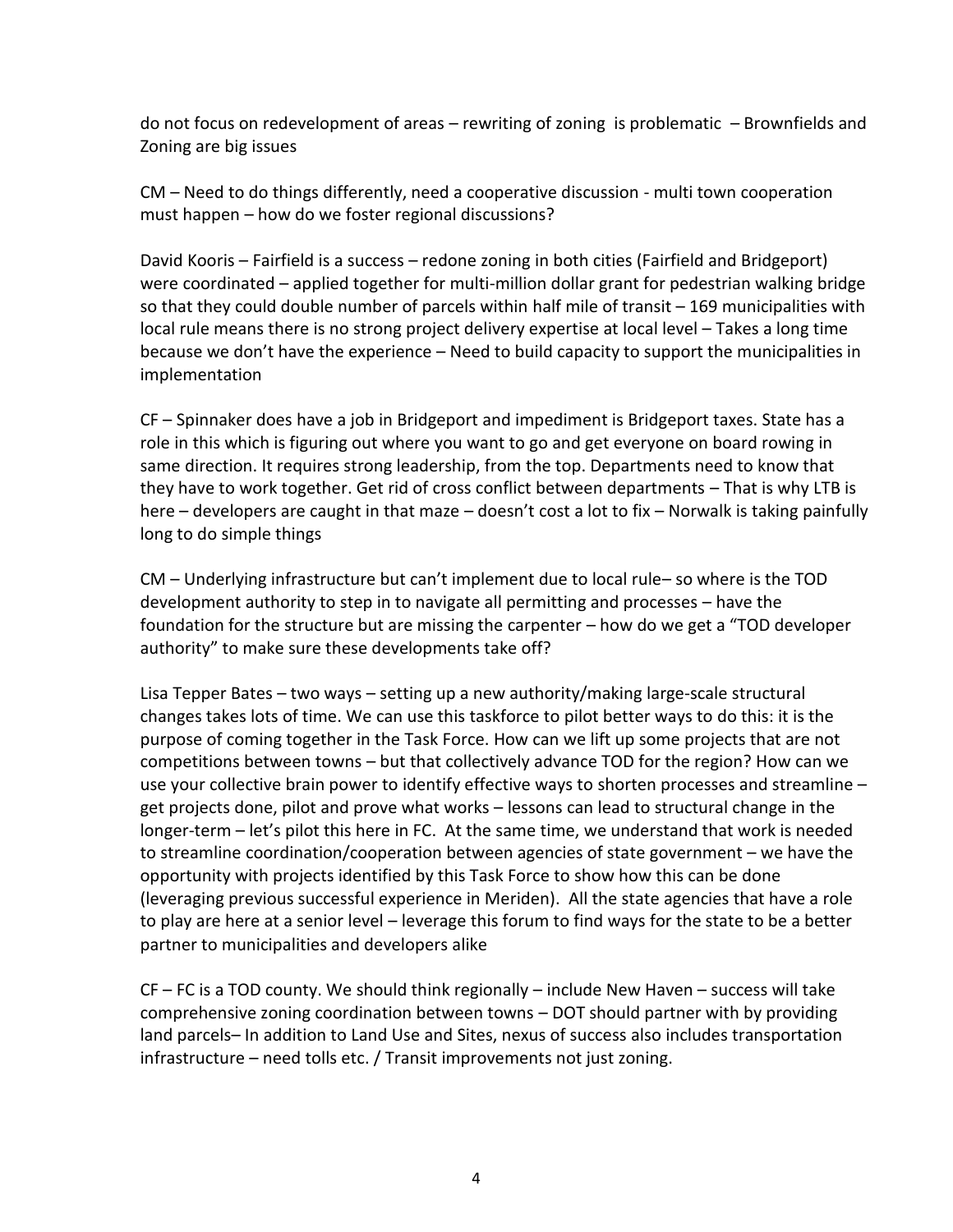JG – Can't forget downtowns and depressed areas. We focus on returns as private developers, we focus on wealthier towns. Valley towns and industrial areas need focus on TOD as well– no movement in economic base in these towns make it hard to make proformas work in those areas – we do have a rail line and should focus on all areas served by it.

CF – Where are the jobs? They are also part of the nexus

**RR – Lets focus on FC. We have a lot to do here. Affordable Housing/8-30G Carrots and Sticks – Do we need Carrots and Sticks for TOD? Do we need the same type of intervention [as 8- 30G] from the state to make this [TOD] happen?**

 $TF - Is there a stick?$ 

CF – Do you penalize towns?

David Kooris – Derby made the decision to use primary site next to train station for a Home Depot so downtown and TOD sites are now less valuable and well positioned – there are sticks that could be utilized to make sure this doesn't happen elsewhere. DECD has \$5MM in infrastructure funding.

Jessica Casey – What is the process for DECD then, with regard to utilizing that money?

David Kooris – Politics have played a larger role in resource allocation – we have been advocating with this admin for recognition that you can't have a debt diet without strategic prioritization – debt diet makes sense but with less money you must be strategic about how you reward communities – given the way municipalities have become dependent on state bond allocations (they consider bond dollars a right). Communities should take a proactive approach with TIF (Tax Incremental Financing) – other parts of the country have Blended TIFs government can incent localities – Dallas, Denver, Portland experiment – there is a way to give up a combination of future revenue that creates a series of carrots and sticks.

David Elder – Meriden was a success – last admin had a TOD executive team that drafted policy alignment across state agencies– CHFA prioritized TOD –– DOT asked for a permanent person in Governor's office to coordinate activities – DOT is saying land is available – they need funds – DOT has relationships with lots of developers – if you have a project that improves commuters lives please bring it to DOT– New Haven line service and capacity problem is due to a four track system only operating on two tracks because of conditions because of a lack of financing. Towns want stations. Every time we add a station, we slow the whole system – financial problem is the reason for the service problem – DOT would like to see more ribbon cuttings – ADA compliance is expensive and if private sector can be part of the solution that would be good.

Robert Wienner – Is DOT willing to be pro-active in identifying sites?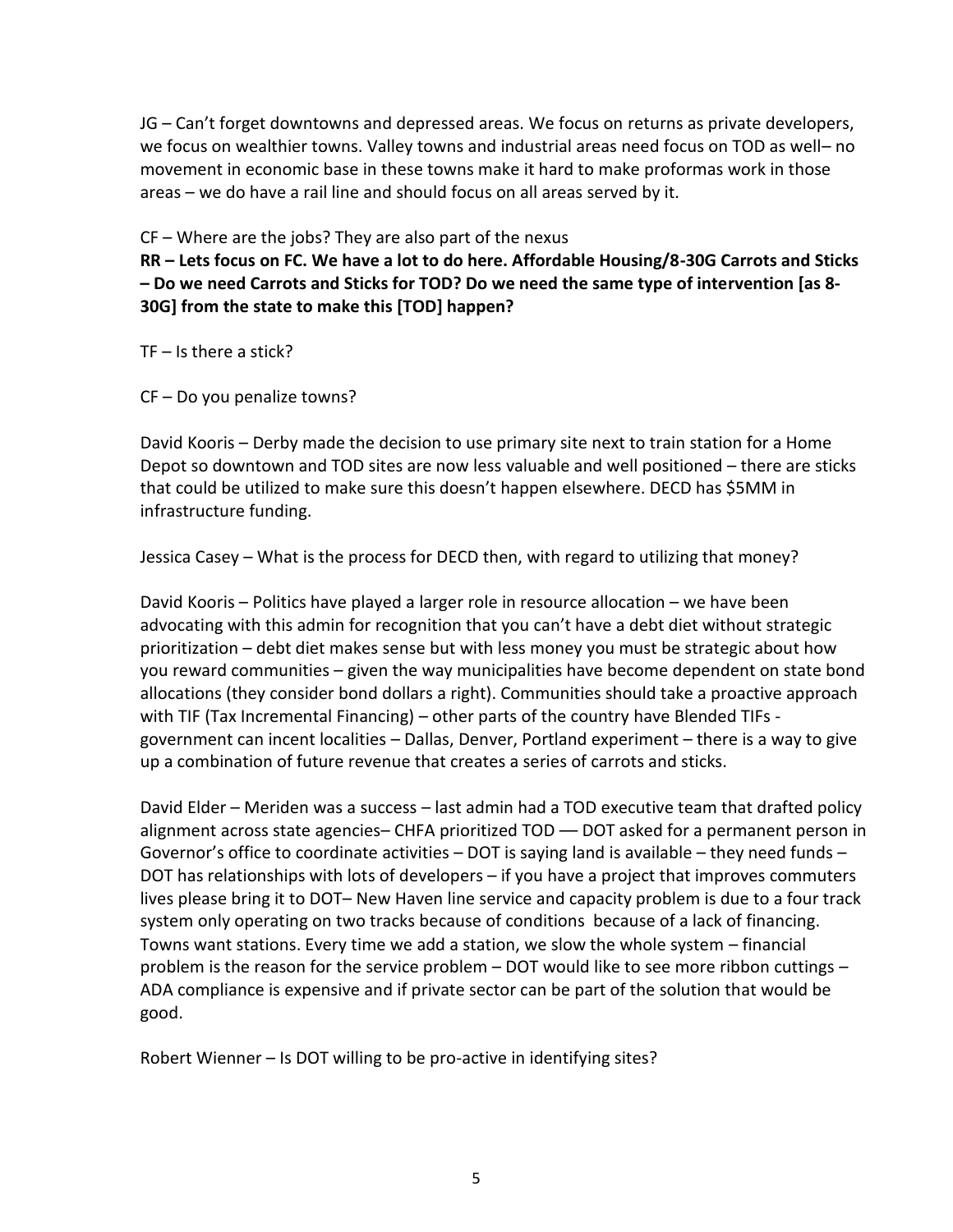David Elder – DOT land inventory on rail system is historic system which makes it hard to aggregate site information. DOT is transitioning to an electronic system. DOT can work on a site-by-site basis with interested municipalities or developers. (David Elder offered to be a point of contact for any such inquiries.)

Lisa Tepper Bates – Lots of pockets of information and we need to aggregate it

Jim Perras – Can municipalities also identify Sites they control? Oregon has legislation that requires towns to identify such sites

Jessica Casey – TOD is an opportunity to draw people to CT – when we think of TOD it is a holistic conversation – impacts more than just transportation

**Lisa Tepper Bates – (to panel) Can you offer some specific and actionable items that are tools that we can utilize – "If not but this obstacle I could move more quickly." Need to use your brain power to think about that.**

TF – Biggest challenge is to increase efficiency – every corporation wants to know that their workforce can get to work – train stations are outdated and ridiculous

Susmitha Attota – Can DOT maximize train stations as a first step?

David Elder – A larger station facility is more expensive to operate – CT can have nicer stations with private developers as a partner – DOT can build it but need private sector to operate outside of station

Susmitha Attota – would you give the land to developer so they can do it?

David Elder – Our (DOT) value is in land and service – we are ready to work on that

CF – optimism here for public-private partnerships at stations like in East Norwalk. The power of TIF is huge – CT has only just adopted it – St. Louis job is powered by public inducements – TIF is most powerful – It is a huge Carrot for TOD – can do more than just housing – Missouri has sales tax revenue set aside for TIF

PK – Greenwich project is example of PPP – Should replicate Greenwich project throughout FC – Still need work on service but stations are a great way to induce development by allowing for private development

RR – Greenwich is stuck in Zoning Hell and is a bad example – exactly where the state needs a carrot - to get Greenwich out of the way of the TOD – example of why we need sticks to get municipalities out of the way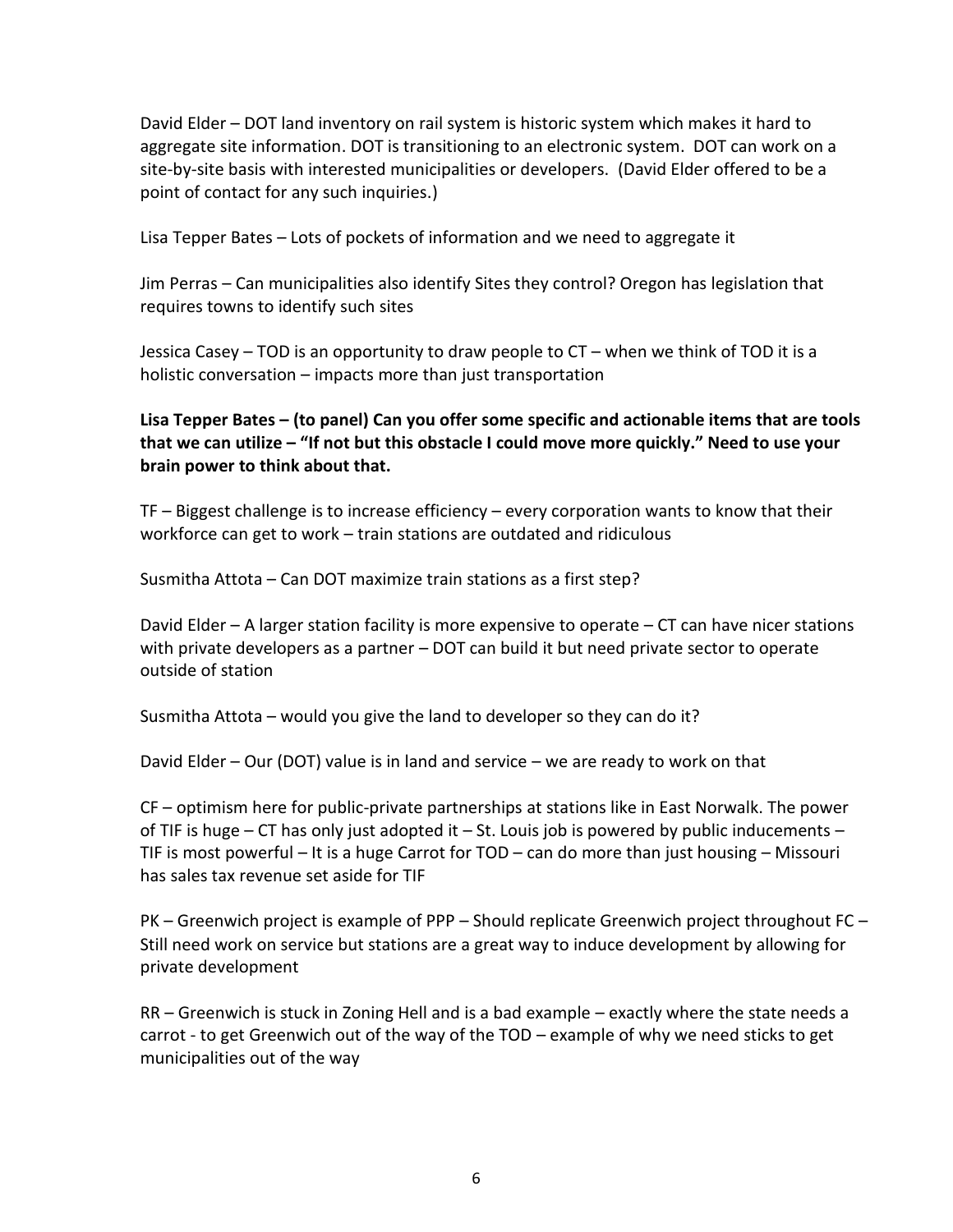Ralph Blessing – Should be rethinking the governance structure of these state agencies; DOT has distinct divisions internally and is very difficult to navigate - need a DOT transit oriented development tsar for Stamford to coordinate all authorities – 2 different parking authorities in Stamford – City and State – need a holistic government approach to deal with station as a system – local guy in Stamford needs to know who to call to get things done

Susmitha Attota – FEMA in Bridgeport is example of local presence that works to enhance coordination

JG – Railroads are federal – eight year hold up on project because no rail cooperation – crossjurisdictional issues are problematic and expensive

TF – Time kills all deals – need to improve level of service – should do it now – largest challenge is that there is no cross functional person, so everything takes too long – local challenges – local rule is hard to work in

Jessica Casey – Two-year Mayoral terms are hard to navigate for long term projects and community development

David Kooris – Most parts of country there is a 10-year plan – CT is over reliant on project-byproject zoning – policy should be subject to upfront broad discussion. In Fairfield they frontloaded the process and have had great success. This is how the Plan of Conservation and Development should/is meant to be utilized.

Francis Pickering – Should update consistency across planning and zoning – West COG did a study of bus and shuttle system in Stamford – Stamford only implemented 1 of 9 recommendations – cultural issue that we have no synergy

Ralph Blessing – Need local person in charge of coordination – State must explain that train station is a state asset – local always trumps greater good – State must step in and correct this for the good of the whole

Mark Barnhardt – Towns need planning assistance from the state to bolster capacity

#### **Rick Redniss – What do you need to make things happen?**

JG – streamlining processes

Juanita James – Business went to shared service model decades ago – we need a narrative to educate public and agencies to build support for this work – CT doesn't think regionally – we think locally – and it is a problem – needs a comprehensive effort with leadership, data and narrative and to build a marketing campaign – also must force state agencies to get their acts together – agencies don't have a sense of urgency that time is money – PPP are unnecessarily complicated – must work more effectively – Must learn from other states but then have to understand what will and won't work that is unique to this state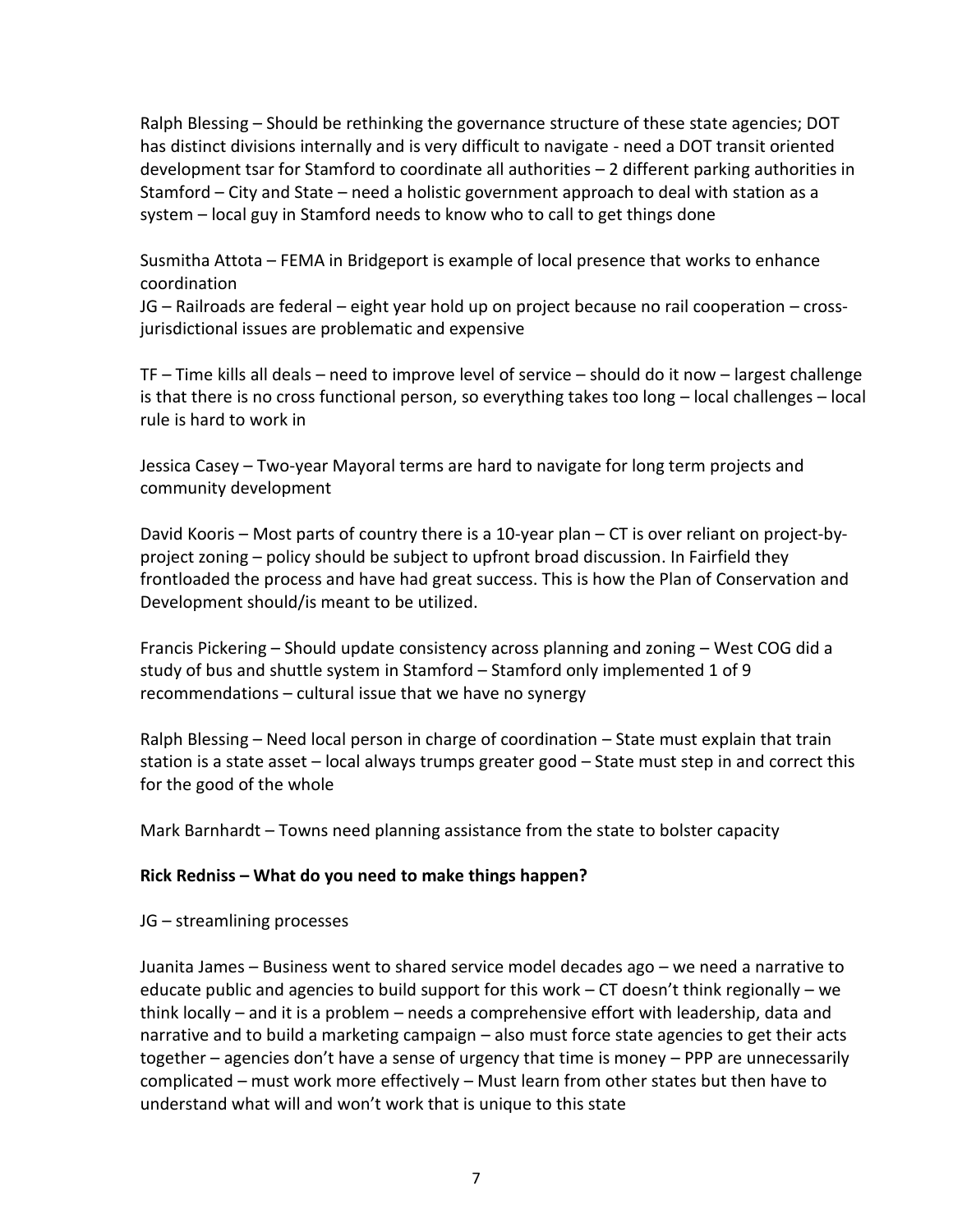PK – Amplify progress/success too. There are examples of this – 25 connector needed a bridge in Bridgeport – new processes - prefab - innovation must be elevated – NYC is privatizing design and construction of its infrastructure. Streamline the process. Need for a state and/or local ombudsman

TF – Many TOD sites are brownfields – DEEP has been pro-active in its approach and it is a good change

**MKM – there are good examples of TOD done well – where is the leadership to get that message out? Someone needs to take that responsibility – we can't expect state government to carry this message.**

TF – Need regional vision – big picture regional view – need a strategic vision – nighttime local hearings are ultimate roadblock

Shante Hanks – Needle has moved with this admin. Need more education for decision makers – Affordable Housing needed in Bridgeport but local P and Z voted down housing because of parking issues – loudest person in the room seems to carry the day – tail wagging the dog is not working.

### **MKM – New Rochelle model? What do developers think?**

TF – NR's pace of change and improvement is amazing – low hanging fruit is moving in NR

PK – NR had a strong leader and a process with community engagement from beginning

Ralph Blessing – Need to bring folks in at *right* point though– Stamford has Fee In Lieu as part of inclusionary zoning, but not a good process in place to spend funds – Board of Reps is making this difficult – public input must come at the policy level, not the transactional level – CT enabling legislation should be reconsidered, strengthen the master plan process and pull back public part level – institutional and government infrastructure is too big

## **RR – 8-30g has produced housing in CT – unless and until we have a stick like this with train stations nothing will change – need state to be more forceful about TOD.**

Mark Barnhardt – Can't we work with communities who want to do this and give them the tools to do it?

Matt Fulda – Prioritize investment for towns who are working on this issue, invest in areas that are taking on role of municipalities

Jessica Casey – Chapter 40R in Mass – created a district and allowed for 20% more density and those that adopted it were prioritized for more funding. CT needs not just incentives for